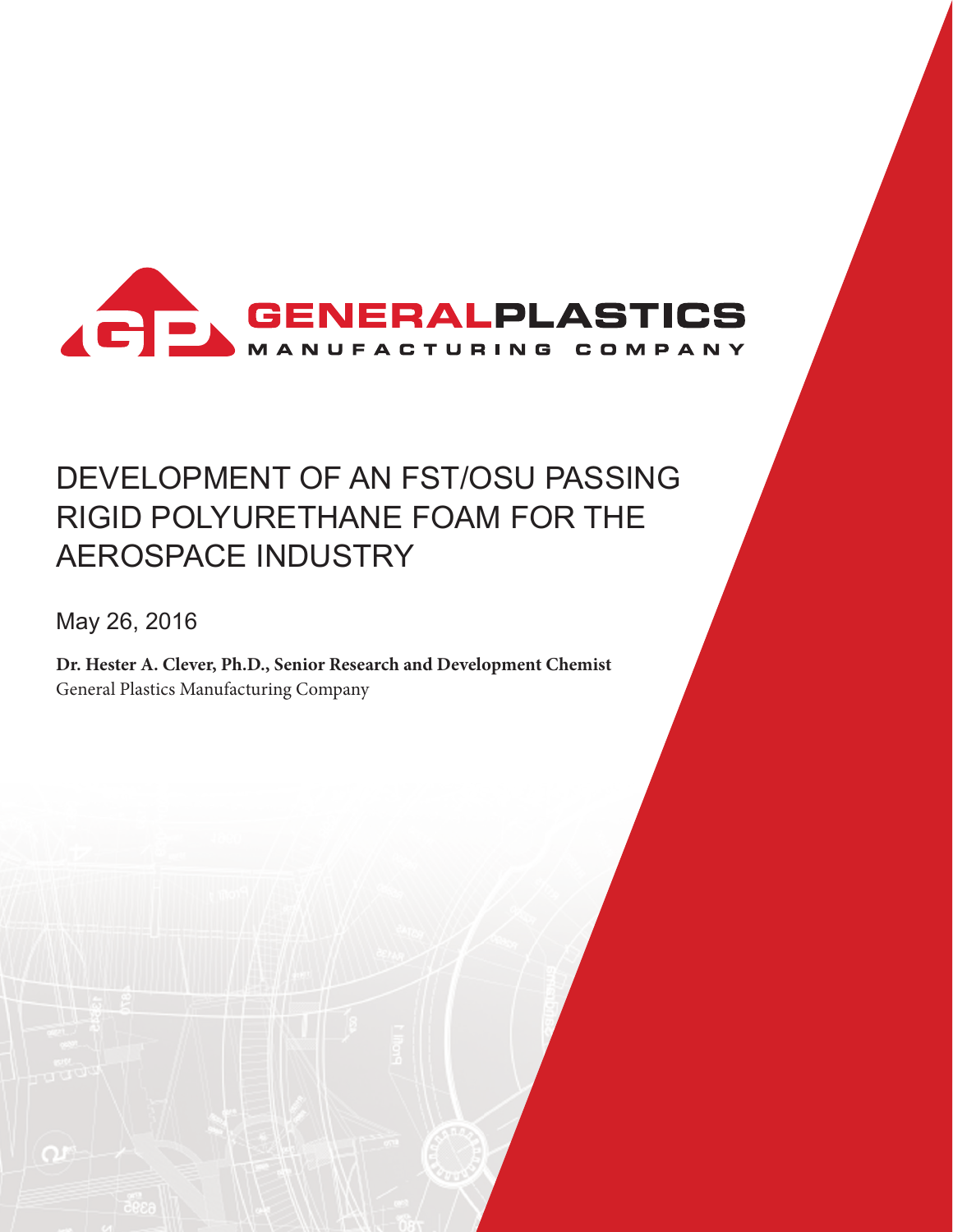# **DEVELOPMENT OF AN FST/OSU PASSING RIGID POLYURETHANE FOAM FOR THE AEROSPACE INDUSTRY**

Hester A. Clever and Mitchell T. Johnson General Plastics Manufacturing Company 4910 Burlington Way Tacoma, WA 98409

### **ABSTRACT**

There is a growing need for structural materials that pass the stringent FAA Fire, Smoke, Toxicity (FST) and OSU Heat Release requirements. While materials exist that meet these specifications, many are not cost effective. Polymethacrylimide, polyether imide, and polyethersulfone materials pass the FST/OSU criteria, but are very expensive. Polyurethane and polycarbonate-based materials are cost effective, but none have been shown to pass the FST/OSU criteria. FR-3800 FST foam was developed as a cost effective polyurethane foam that passes the stringent FAA Fire, Smoke and Toxicity (FST) requirements and the OSU heat release requirements. Foams of various densities have passed vertical flame testing (extinguish time < 15 s, burn length  $\leq$  15.2 cm), smoke density ( $\leq$  200) and both peak and total heat release ( $\leq$  65 kW/m<sup>2</sup> and < 65 kW min/m<sup>2</sup>, respectively). These desirable properties have been achieved without the use of halogenated flame retardants. Physical properties such as compression at 21 <sup>o</sup>C, flexural strength, shear strength and tensile strength were also evaluated.

#### **INTRODUCTION**

There is a growing need for structural materials that pass the stringent FAA Fire, Smoke, Toxicity (FST) and OSU Heat Release requirements. Materials based on polymethacrylimide, polyether imide and polyethersulfone pass the FST/OSU criteria, but are relatively expensive. Materials such as polyurethane and polycarbonate are relatively inexpensive, but do not pass FST/OSU criteria. A comparison of some of the properties of these core materials is shown in Table 1. Because rigid polyurethane foam is currently used within aircraft cabin interiors as a cost effective alternative to other core materials, development of polyurethane foam that would pass the FST/OSU requirements, the standards of which are outlined below, was undertaken.

The Peak Heat Release (Heat Release Rate) refers to the rate at which heat energy is given off by a burning material. It is expressed in units of  $kW/m^2$ . Total Heat Release refers to the amount of energy given off by a burning material. It is expressed in units of kW min/m<sup>2</sup>. Peak Heat Release and Total Heat Release can be measured using an OSU Heat Release Apparatus, shown in Figure 1. Details of this test and a description of the apparatus used can be found in Chapter 5 of the FAA Aircraft Fire Materials Handbook.<sup>1</sup> To pass this test, the Peak Heat Release must be less than 65 kW/m<sup>2</sup> and the Total Heat Release must be less than 65 kW min/m<sup>2</sup>.

Smoke Density or Specific Optical Density (Ds) is the measure of the amount of smoke produced per unit area of a burning material. The value is optically measured and is dimensionless. The maximum value after burning for four minutes is reported as the Smoke Density of the material. To pass, this value must be less than 200. Smoke Density is measured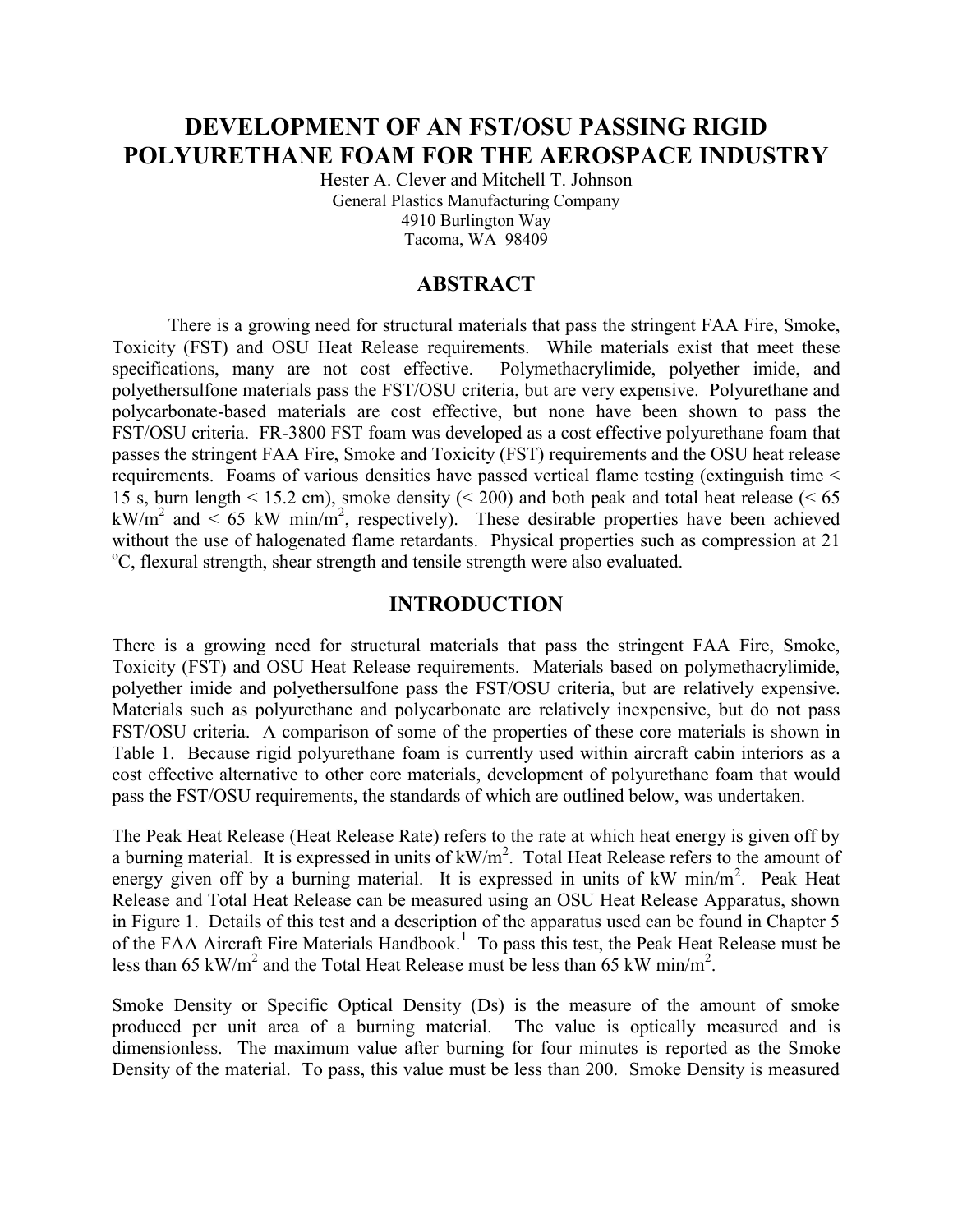using the apparatus shown in Figure 2. Details of this test and a description of the apparatus used can be found in Chapter 6 of the FAA Aircraft Fire Materials Handbook.<sup>2</sup>

|                                                                   | Polyurethane | Polyethersulfone | Polymethacrylimide | Polyetherimide | Polyethylene<br>Terephthalate |
|-------------------------------------------------------------------|--------------|------------------|--------------------|----------------|-------------------------------|
| <b>Density</b><br>(kg/m <sup>3</sup> )                            | 80           | 90               | 75                 | 80             | 75                            |
| <b>Peak Heat</b><br><b>Release</b><br>$kW/m^2$                    | $>65$        | $<$ 25           |                    | Pass           |                               |
| <b>Total Heat</b><br><b>Release (kW</b><br>min / m <sup>2</sup> ) | $>65$        | $<$ 20           |                    | Pass           |                               |
| <b>Smoke</b><br><b>Density</b>                                    | Pass         | Pass             | Pass               | Pass           | 48                            |
| <b>Vertical</b><br>Flame                                          | Pass         | Pass             | Pass               | Pass           | Pass                          |
| <b>Maximum</b><br>Processing<br>Temp. $(^{\circ}C)$               | 127          | 220              | 130                | 179            | 149                           |
| Compressive<br><b>Strength</b><br>(kPa)                           | 821          | 1200             | 1696               | 1103           | 821                           |
| <b>Tensile</b><br><b>Strength</b><br>(kPa)                        | 1020         | 2799             | 2220               | 2000           |                               |

Table 1. Physical Properties of Standard Core Materials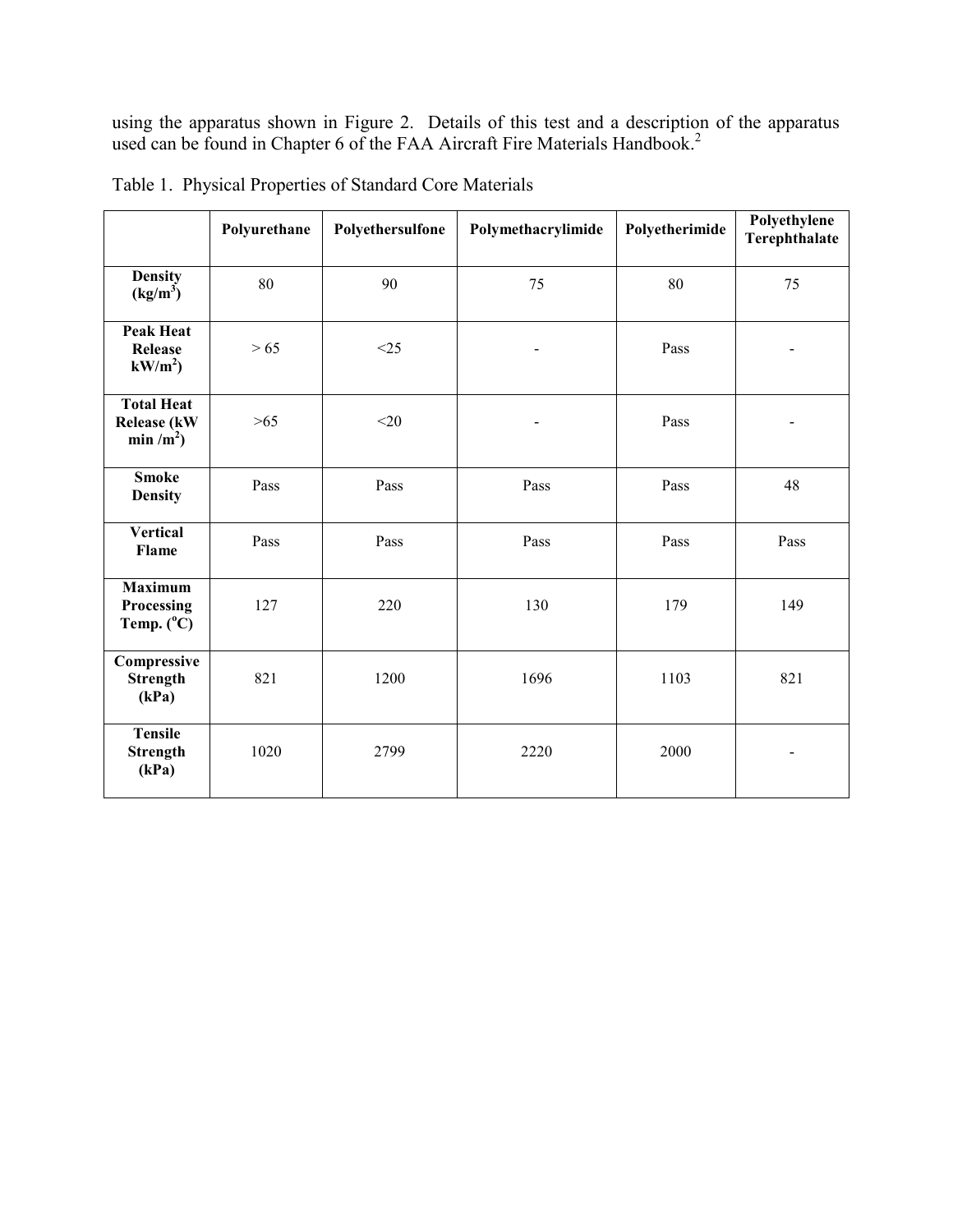

Figure 1. Heat Release Instrument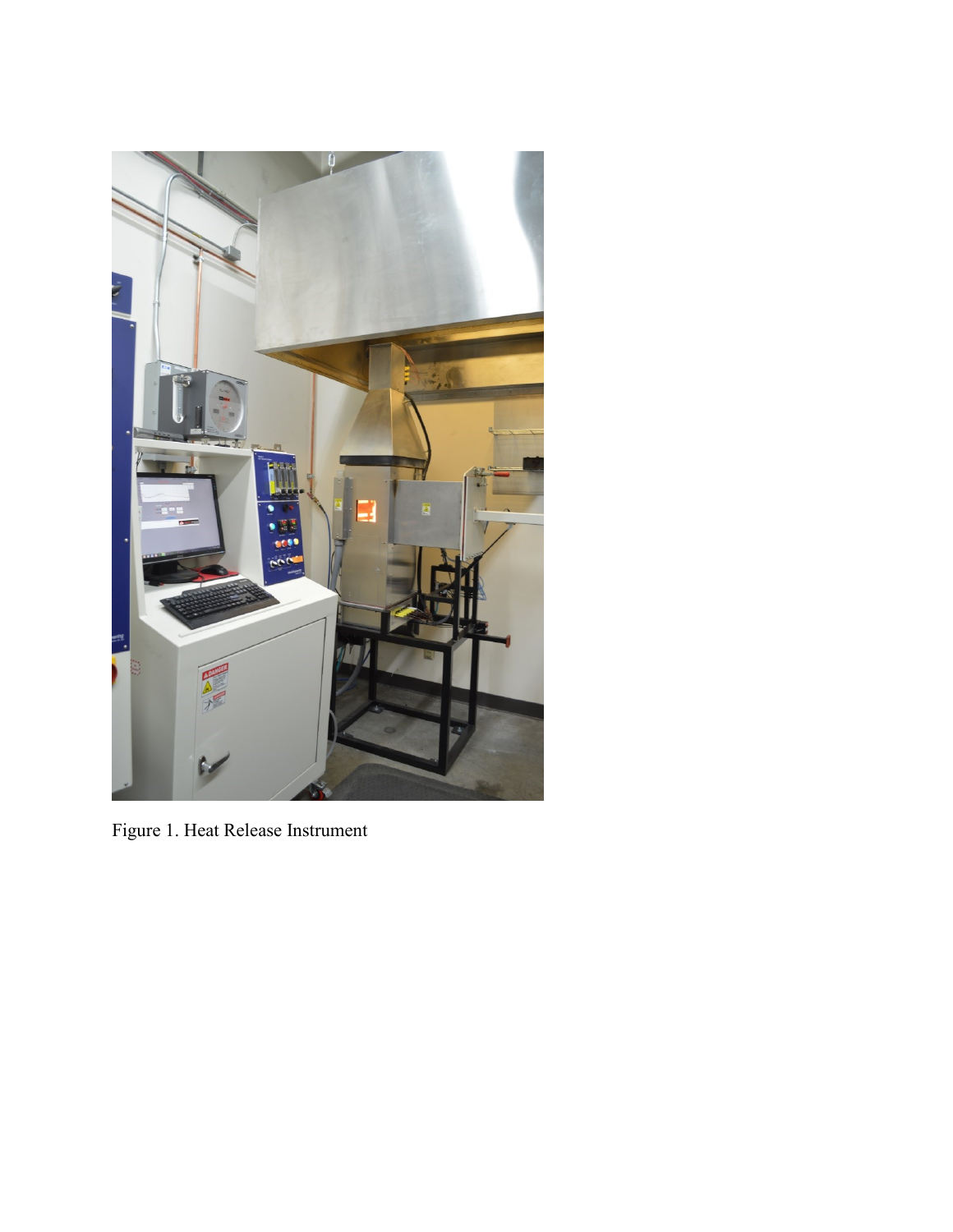

Figure 2. Smoke Density Instrument

Toxicity of the material refers to the amount of various toxic gases emitted from a burning material. These gases include carbon monoxide (CO), hydrocyanic acid (HCN), hydrofluoric acid (HF), hydrochloric acid HCl), sulfur dioxide  $(SO<sub>2</sub>)$ , hydrogen sulfide  $(H<sub>2</sub>S)$ , nitrous oxide  $(NO)$  and nitrogen dioxide  $(NO<sub>2</sub>)$ . The maximum amounts permissible of each gas are shown in Table 2. The amounts of these gases emitted by a sample material are obtained by analyzing the smoke emitted during burning. The procedure is given in ASTM Method  $1678 - 15$ <sup>3</sup>

|  |  | Table 2. Maximum Allowable Amounts of Toxic Gases Emitted by Burning Materials |  |  |  |  |  |  |  |  |
|--|--|--------------------------------------------------------------------------------|--|--|--|--|--|--|--|--|
|--|--|--------------------------------------------------------------------------------|--|--|--|--|--|--|--|--|

| <b>Toxin</b>       | <b>BSS 7239 Max Amt.</b><br>(ppm) | <b>AITM 3.0005 Max</b><br>Amt. (ppm) | FR-3803 Toxicity<br><b>Results (ppm)</b> |
|--------------------|-----------------------------------|--------------------------------------|------------------------------------------|
| CO                 | 3500                              | 1000                                 | 100                                      |
| <b>HCN</b>         | 150                               | 150                                  | 25                                       |
| HF                 | 200                               | 100                                  | $\theta$                                 |
| HC <sub>1</sub>    | 500                               | 150                                  | $\theta$                                 |
| $SO_2/H_2S$        | 100                               | 100                                  | $\theta$                                 |
| NO/NO <sub>2</sub> | 100                               | 100                                  | 7                                        |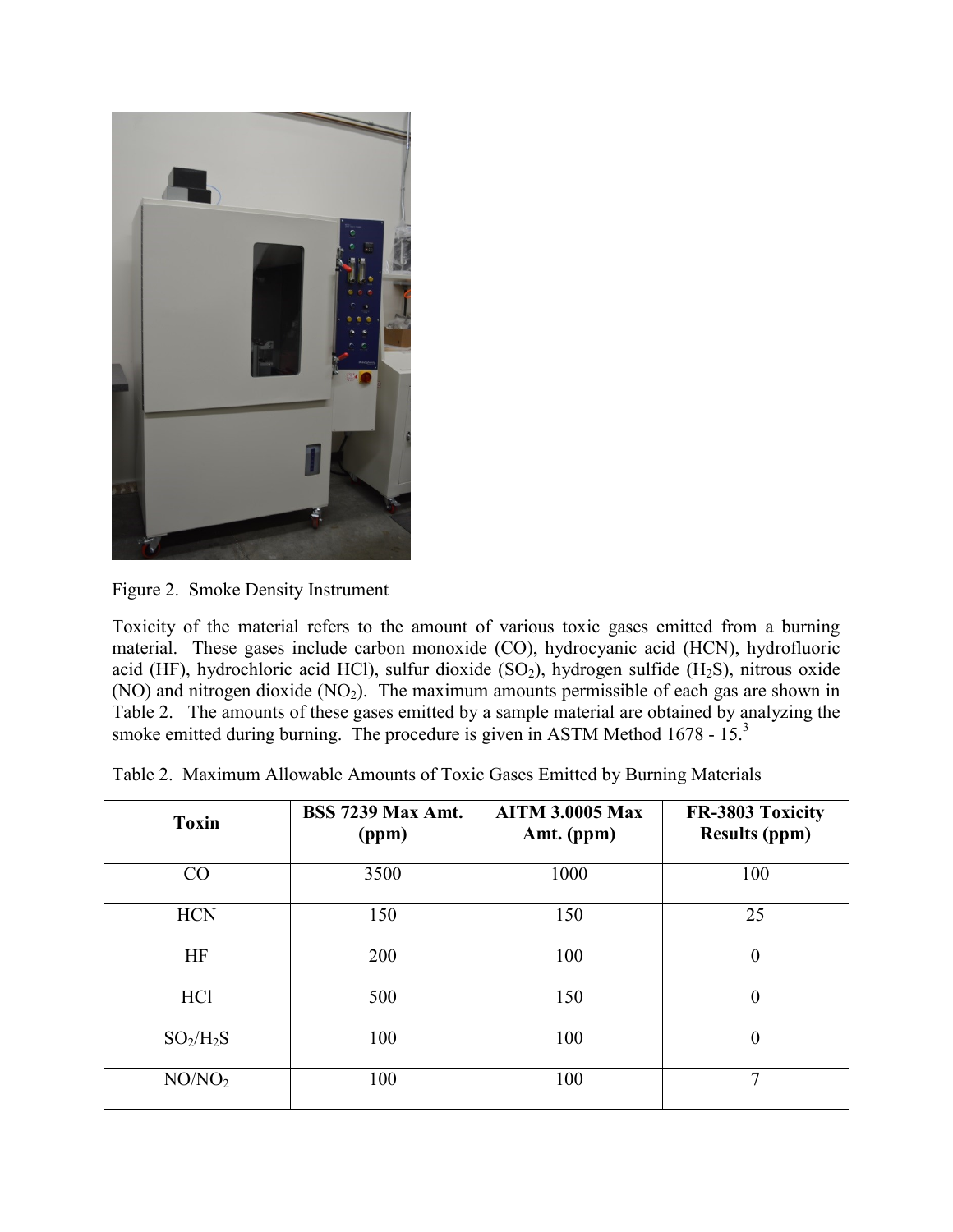Flame testing refers to a vertical burn test.<sup>4</sup> In the 60 second vertical burn, a 30.4 cm x 7.6 cm x 1.3 cm sample is burned for 60 seconds. The flame is then removed from the sample, and the self-extinguish time is measured. The sample must not burn for more than 6 seconds and the burn length should not be more than 15.2 centimeters to pass. In the 12 second vertical burn, a sample of material 30.4 cm x 7.6 cm x 1.3 cm is burned for 12 seconds. The flame is then removed from the sample. The extinguish time should be less than 15 seconds and the burn length should be less than 20.3 centimeters to pass.

## **EXPERIMENTAL**

FR-3803, FR-3804, FR-3808, FR-3818 and FR-3840 were made in both the laboratory and a large scale production setting. The aforementioned materials differ only in density. The last two digits of the product name refer to the density in pounds per cubic foot. These materials are made by reaction of a proprietary polyisocyanate with a proprietary polyol. Proprietary additives such as surfactants and flame retardants were used. No halogenated flame retardants were used in this foam. The amount of blowing agent used was adjusted to achieve the desired density.

Five production-made samples of each material were tested to determine the physical properties. Heat Release was tested according to the procedure outlined in Chapter 5 of the Aircraft Materials Fire Test Handbook.<sup>1</sup> Smoke Density was determined according to the procedure outlined in Chapter 6 of the Aircraft Materials Fire Test Handbook.<sup>2</sup> Toxicity testing was done according to the procedure outlined in ASTM 1678 -  $15<sup>3</sup>$  Results are shown in Table 2.

Vertical flame testing was done according to the procedure outlined in FAR 25.853 Appendix  $F<sup>4</sup>$ . Both 12 second vertical and 60 second vertical flame tests were conducted on 30.4 cm x 7.6 cm x 1.3 cm specimens. Compression testing was done according to the procedure outlined in ASTM D 1621.<sup>5</sup> Flexure testing was done according the procedure outlined in ASTM D-790.<sup>6</sup> Shear testing was done according to the compression method outlined in ASTM C-273.<sup>7</sup> Tensile testing was done according to the procedure outlined in ASTM D-1623. 8 Results are shown in Table 3.

Heat Release samples (1.3 cm x 15.2 cm x 15.2 cm) and Smoke Density samples (1.3 cm x 7.6 cm x 7.6 cm) of FR-3804 were cut from the same sample of foam. Due to the potential variability of FST/OSU results, samples were sent to AIM Aerospace, Govmark, Herb Curry, Inc. and Krueger Testing and Consulting, all of whom maintain FAA approved testing facilities. A set of samples was also retained and tested by General Plastics. Results are shown in Table 4.

Heat Release samples (1.3 cm x 15.2 cm x 15.2 cm) and Smoke Density samples (1.3 cm x 7.6 cm x 7.6 cm) of FR-3818 were cut from the same sample of foam. Samples were sent to AIM Aerospace, Govmark, Herb Curry, Inc. and Krueger Testing and Consulting. A set of samples was also retained and tested by General Plastics. Results are shown in Table 5.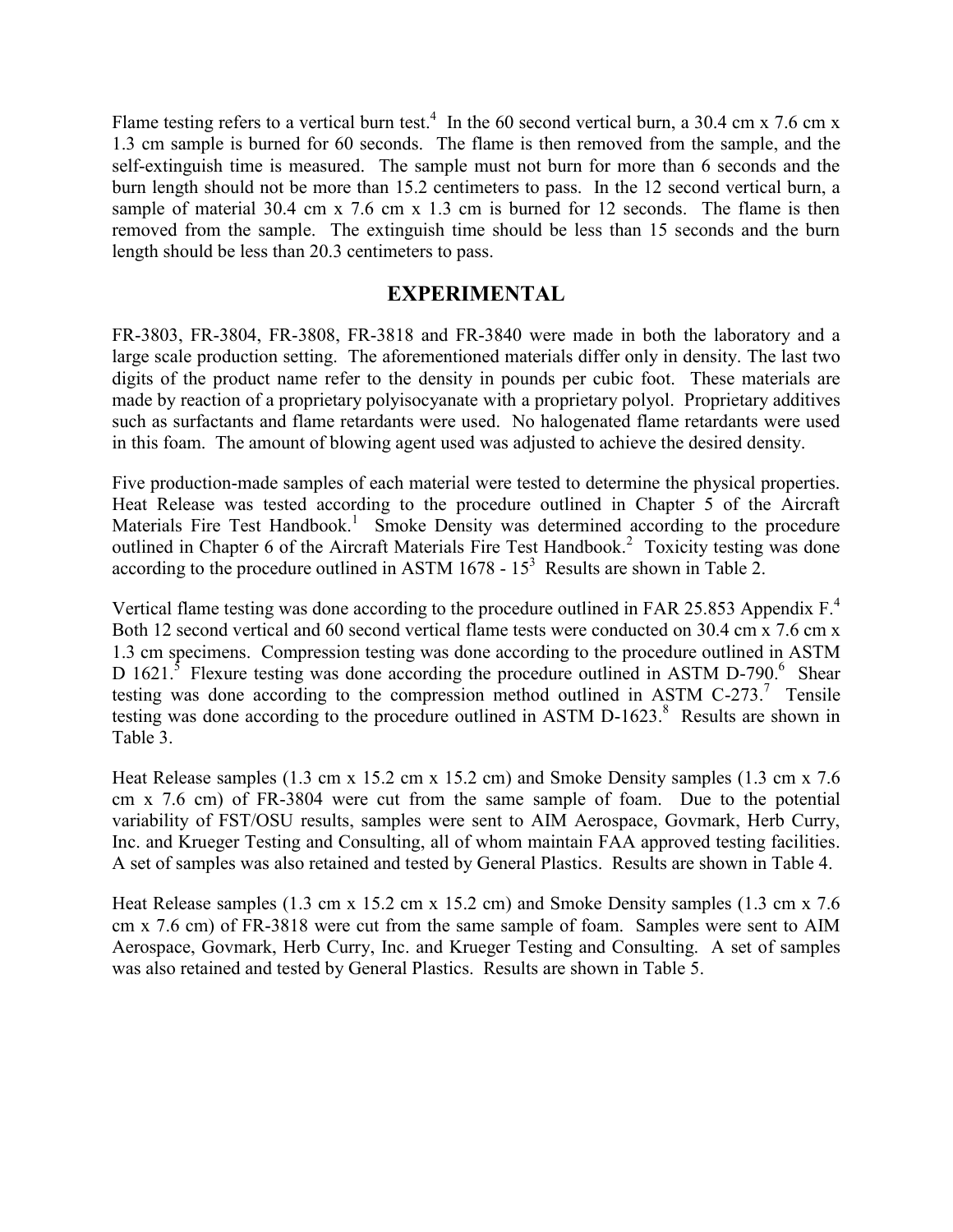|                                                        | FR-3803 |                  |         | FR-3804          |       | <b>FR-3808</b>   | <b>FR-3818</b> |                  | FR-3840 |                  |
|--------------------------------------------------------|---------|------------------|---------|------------------|-------|------------------|----------------|------------------|---------|------------------|
|                                                        | Avg.    | Std.<br>Dev.     | Avg.    | Std.<br>Dev.     | Avg.  | Std.<br>Dev      | Avg.           | Std.<br>Dev.     | Avg.    | Std.<br>Dev.     |
| <b>Density</b><br>$(kg/m^3)$                           | 48      |                  | 64      |                  | 128   |                  | 288            |                  | 641     |                  |
| $Tg(^{\circ}C)$                                        | 153     | 8.8              | 153     | 12               | 149   | 16               | 144            | 13               | 148     | 11               |
| <b>Heat Release</b><br>Peak<br>(kW/m <sup>2</sup> )    | 37      | $\overline{2}$   | 37      | $\overline{2}$   | 47    | $\overline{2}$   | 51             | 5                | 44      | $\overline{3}$   |
| <b>Heat Release</b><br><b>Total (kW)</b><br>$min/m2$ ) | 45      | 6                | 46      | $\overline{4}$   | 41    | $\overline{2}$   | 25             | $\overline{3}$   | 17      | $\boldsymbol{2}$ |
| <b>Smoke</b><br><b>Density (Ds)</b>                    | 109     | 37               | 101     | 15               | 144   | 9                | 160            | 10               | 124     | $\overline{4}$   |
| Compressive<br><b>Strength</b><br>(kPa)                | 319     | 17               | 529     | 21               | 1425  | 58               | 5142           | 360              | 23310   | 422              |
| Compressive<br><b>Modulus</b><br>(kPa)                 | 10274   | 1045             | 14688   | 780              | 44884 | 2000             | 178088         | 10041            | 747444  | 37604            |
| <b>Flexural</b><br><b>Strength</b><br>(kPa)            | 299     | 51.2             | 512     | 124              | 1470  | 156              | 4912           | 273              | 15415   | 4892             |
| <b>Flexural</b><br><b>Modulus</b><br>(kPa)             | 11228   | 113.8            | 16540   | 5166             | 49989 | 2953             | 200527         | 19895            | 751465  | 2324             |
| <b>Shear</b><br><b>Strength</b><br>(kPa)               | 231     | 16.5             | 363     | 18               | 668   | 40               | 1486           | 40               | 9663    | 208              |
| <b>Tensile</b><br><b>Strength</b><br>(kPa)             | 272     | 51               | 381     | 44               | 1002  | 73               | 3482           | 242              | 12757   | 563              |
| 60 sec<br><b>Vertical</b><br><b>Extinguish</b>         | $0.0\,$ | $\boldsymbol{0}$ | $0.0\,$ | $\boldsymbol{0}$ | 0.0   | $\boldsymbol{0}$ | 0.0            | $\boldsymbol{0}$ | 0.0     | $\boldsymbol{0}$ |

Table 3. Physical Properties of FR-3800 Foams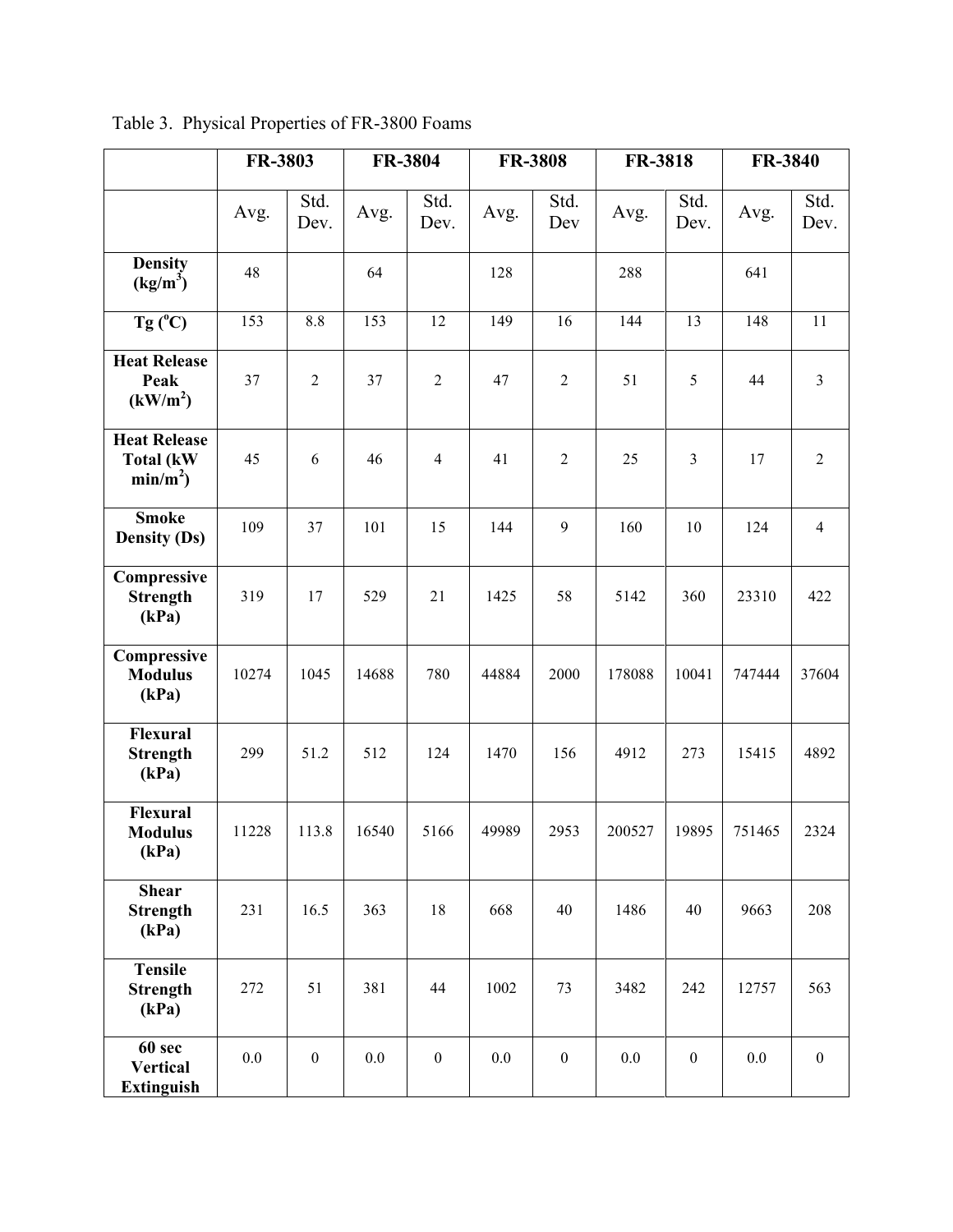| Time (sec)                                                   |     |                  |         |                  |     |                  |     |                  |     |                  |
|--------------------------------------------------------------|-----|------------------|---------|------------------|-----|------------------|-----|------------------|-----|------------------|
| 60 sec<br><b>Vertical</b><br><b>Burn Length</b><br>(cm)      | 8.4 | 0.8              | 7.9     | 0.9              | 7.6 | 0.6              | 5.1 | 0.3              | 3.6 | 0.7              |
| 12 sec<br><b>Vertical</b><br><b>Extinguish</b><br>Time (sec) | 0.0 | $\boldsymbol{0}$ | $0.0\,$ | $\boldsymbol{0}$ | 0.0 | $\boldsymbol{0}$ | 0.0 | $\boldsymbol{0}$ | 0.0 | $\boldsymbol{0}$ |
| 12 sec<br><b>Vertical</b><br><b>Burn Length</b><br>(cm)      | 6.8 | 1.0              | 7.1     | $\mathbf{1}$     | 6.1 | 0.9              | 2.5 | 0.4              | 2.0 | 0.4              |

Table 4. Round Robin Heat Release and Smoke Density Results for FR-3804 072315-19

| <b>FR-3804</b><br>072315-19       | <b>Peak Heat Release</b><br>(kW/m <sup>2</sup> ) |           | <b>Total Heat Release</b><br>(kW min/m <sup>2</sup> ) |           |      | <b>Smoke Density</b> |
|-----------------------------------|--------------------------------------------------|-----------|-------------------------------------------------------|-----------|------|----------------------|
|                                   | Avg.                                             | Std. Dev. | Avg.                                                  | Std. Dev. | Avg. | Std. Dev.            |
| <b>AIM</b>                        | 34.0                                             | 0.8       | 42.2                                                  | 2.8       | 103  | 9                    |
| <b>General</b><br><b>Plastics</b> | 43.2                                             | 4.1       | 55.7                                                  | 4.1       | 115  | 6                    |
| <b>GovMark</b>                    | 39.8                                             | 3.2       | 57.3                                                  | 3.6       | 120  | 10                   |
| <b>Herb Curry</b>                 | 37.1                                             | 0.8       | 55.3                                                  | 0.9       | 120  | 9                    |
| <b>Krueger</b>                    | 40.0                                             | 2.7       | 50.1                                                  | 2.4       | 126  | 9                    |

Table 5. Round Robin Heat Release and Smoke Density Results for FR-3818 091715-13

| <b>FR-3818</b><br>091715-13 |      | <b>Peak Heat Release</b><br>(kW/m <sup>2</sup> ) |      | <b>Total Heat Release</b><br>(kW min/m <sup>2</sup> ) |      | <b>Smoke Density</b> |
|-----------------------------|------|--------------------------------------------------|------|-------------------------------------------------------|------|----------------------|
|                             | Avg. | Std. Dev.                                        | Avg. | Std. Dev.                                             | Avg. | Std. Dev.            |
| <b>AIM</b>                  | 34.0 | 8.0                                              | 21.9 | 3.3                                                   | 181  |                      |
| <b>General</b>              | 61.1 | 8.1                                              | 23.8 | 1.0                                                   | 162  |                      |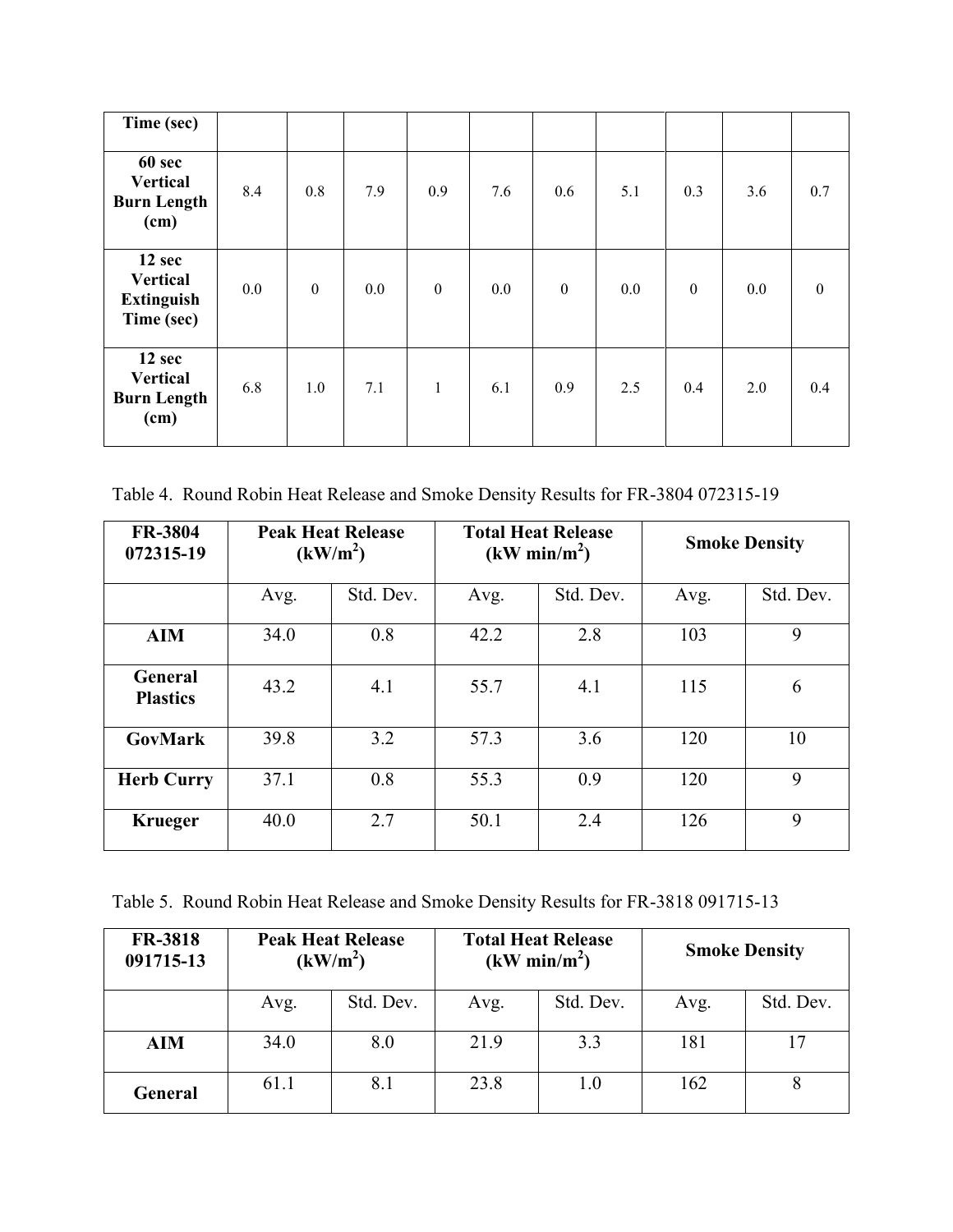| <b>Plastics</b>   |      |     |      |     |     |  |
|-------------------|------|-----|------|-----|-----|--|
| GovMark           | 41.2 | 4.2 | 43.1 | 6.2 | 184 |  |
| <b>Herb Curry</b> | 51.9 | 2.1 | 32.3 | 2.9 | 194 |  |
| <b>Krueger</b>    | 36.4 | 6.5 | 29.8 | 3.0 | 194 |  |

#### **DISCUSSION**

Heat Release and Smoke Density are two tests that the FAA specifies. Several laboratories in the United States have been approved by them to test materials. In the course of development of an FST/OSU-passing polyurethane foam, it was noted that there is variation in the results among the test labs. Samples of the developed polyurethane foam were sent to AIM Aerospace, Krueger Test Laboratory, GovMark and Herb Curry, Inc. and were also tested at General Plastics.

All FR-3804 and FR-3818 samples used in outsourced testing were cut from the same two samples of foam to ensure consistency. A random distribution of these foam samples were sent to the testing facilities. The results of both Heat Release and Smoke Density testing are shown in Tables 4 and 5. Data for FR-3804 had little variation. Peak Heat Release and Total Heat Release results between the labs were similar. The greatest variation was noted in the Peak Heat Release of FR-3818 with a low of 34 kW/m<sup>2</sup> (AIM Aerospace) and a high of 61.1 kW/m<sup>2</sup> (General Plastics). Smoke Density data were similar among the labs.

The variation in heat release results of the higher density FR-3800 foams may be a result of their intumescent properties. As these samples burn, they intumesce – or form an expanding char layer. This char layer can expand to reach the flame nozzle in the instrument, although no extinguishing of the flame has been noted. The flame will generally penetrate the char layer and the material will begin to burn from the center of the sample. This results in a second heat release peak that in many instances is greater than the initial heat release peak. Variation occurs when the char layer is not penetrated by the flame and this second ignition does not occur. Regardless, this only causes variation in the results, but does not necessarily cause test failure.

A comparison of the physical properties of the FR-3800 foams to polyurethane foams of equivalent densities is shown in Table 6. FR-3700, FR-6700 and FR-3800 are all flame retardant polyurethane foams but each has a unique formulation. FR-6718 and FR-3740 foams do not pass Heat Release or Smoke Density. FR-3704 does not pass heat release. The FR-3804, FR-3818 and FR-3840 do pass Heat Release and Smoke Density. Passing criteria are a Peak Heat Release of less than 65 kW/m<sup>2</sup>, a Total Heat Release of less than 65 kW min/m<sup>2</sup>, and a Smoke Density of less than 200. All foams pass 60 sec and 12 sec Vertical Flame tests. Passing criteria for the 60 second vertical burn is an extinguish time less than 6 seconds and a burn length of less than 15.2 cm. Passing criteria for the 12 second vertical burn is an extinguish time less than 15 seconds and a burn length of less than 20.3 cm.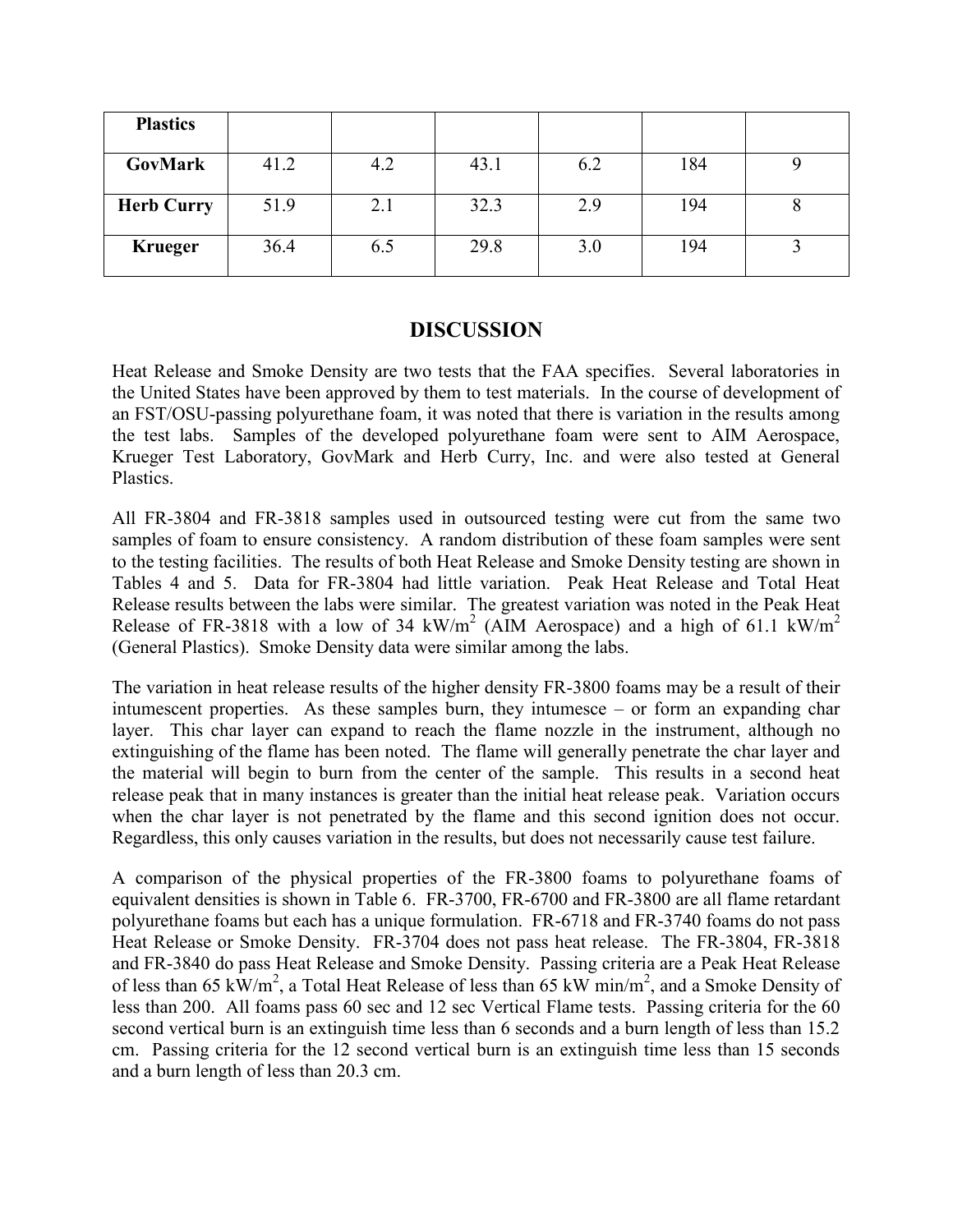Compressive strength and modulus of the FR-3800 foams are similar to their non-FST counterparts at both 22 °C and 121 °C. Flexural strength, flexural modulus and tensile strength of the FR-3800 foams are weaker than their non-FST counterparts. Shear strength of the FR-3804 and FR-3840 foams are similar to their non-FST counterparts, while the FR-3818 foam is significantly weaker, as shown in Table 6. The unique components of these foams make it unlikely that the properties of the three foam families would be identical.

The FST properties of the FR-3800 foams give it a distinct advantage in applications where fire safety is of paramount importance. FR-3800 foams pass the FST/OSU criteria without the use of halogenated flame retardants, which are undesirable due to toxic combustion products.

|                                                       | FR-3704 | FR-3804 | FR-6718 | <b>FR-3818</b> | FR-3740 | FR-3840 |
|-------------------------------------------------------|---------|---------|---------|----------------|---------|---------|
| Density $(kg/m^3)$                                    | 64      | 64      | 288     | 288            | 641     | 641     |
| Tg $(^{\circ}C)$                                      | 132     | 149     | 135     | 149            | 132     | 149     |
| <b>Heat Release</b><br>Peak $(kW/m2)$                 | 113     | 37      | 134     | 51             | 112     | 44      |
| <b>Heat Release</b><br><b>Total</b>                   | 105     | 46      | 148     | 25             | 112     | 17      |
| (kW min/m <sup>2</sup> )                              |         |         |         |                |         |         |
| <b>Smoke Density</b>                                  | 124     | 101     | 284     | 160            | 469     | 124     |
| <b>Vertical Flame</b>                                 | Pass    | Pass    | Pass    | Pass           | Pass    | Pass    |
| Compressive<br>Strength 22°C<br>(kPa)                 | 503     | 524     | 7171    | 5059           | 31193   | 25001   |
| Compressive<br>Modulus 22°C<br>(kPa)                  | 14280   | 14480   | 206622  | 176567         | 497888  | 499033  |
| Compressive<br><b>Strength</b><br>$121^{\circ}C(kPa)$ | 276     | 359     | 2917    | 2496           | 11377   | 10032   |
| Compressive<br>Modulus 121°C<br>(kPa)                 | 8281    | 9977    | 99260   | 98550          | 381487  | 346708  |

Table 6. Comparison of Physical Properties of Polyurethane and FST/OSU Polyurethane Foams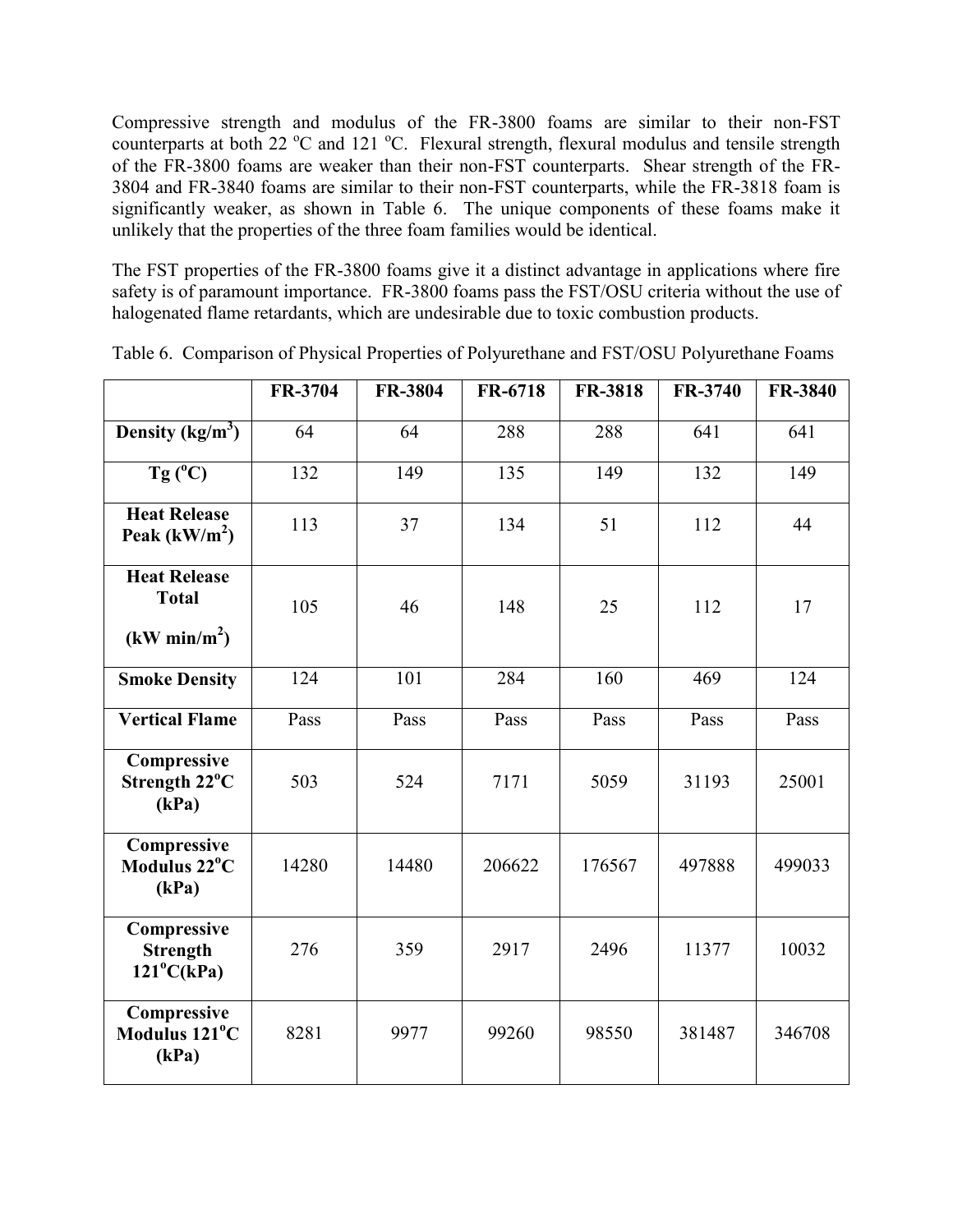| <b>Flexural</b><br><b>Strength (kPa)</b> | 731   | 503  | 6826   | 4868   | 28663  | 16534  |
|------------------------------------------|-------|------|--------|--------|--------|--------|
| Flexural<br><b>Modulus</b> (kPa)         | 24746 | 6307 | 246386 | 198810 | 877554 | 805998 |
| <b>Shear Strength</b><br>(kPa)           | 338   | 359  | 4150   | 1476   | 7750   | 10363  |
| <b>Tensile Strength</b><br>(kPa)         | 655   | 379  | 4116   | 3558   | 19092  | 13680  |

# **CONCLUSION**

FR-3800 foam was developed to pass the FAA FST/OSU Heat Release criteria. FR-3803, FR-3804, FR-3808, FR-3818 and FR-3840 have passed vertical flame testing (60 second burn extinguish time  $<$  6 s, burn length  $<$  15.2 cm), smoke density ( $<$  200) and both peak and total heat release (< 65 KW/m<sup>2</sup> and < 65 kW min/m<sup>2</sup>). These desirable properties have been achieved without the use of halogenated flame retardants. Physical properties such as compression at 21 <sup>o</sup>C, flexural strength, shear strength and tensile strength were also comparable to existing aerospace grade polyurethane materials.

#### **REFERENCES**

1. "Heat Release Rate for Cabin Materials." Department of Transportation Federal Aviation Administration, *Aircraft Materials Fire Test Handbook*, Chapter 5 and Chapter 5 Supplement, Washington, D.C., GPO, 2000.

2. "Smoke Test for Cabin Materials." Department of Transportation Federal Aviation Administration, *Aircraft Materials Fire Test Handbook*, Chapter 6 and Chapter 6 Supplement, Washington, D.C., GPO, 2000.

3. ASTM E1678 – 15, 2105, "Standard Test Method for Measuring Smoke Toxicity for Use in Fire Hazard Analysis" ASTM International, Conshohocken, PA, 2015, DOI: 10.1520/E1678-15, www.astm.org.

4. "Vertical Bunsen burner Test for Cabin and Cargo Compartment Materials." Department of Transportation Federal Aviation Administration, *Aircraft Materials Fire Test Handbook*, Chapter 1 and Chapter 1 Supplement, Washington, D.C., GPO, 2000.

5. ASTM-D-1621, 2010, "Standard Test Method for Compressive Properties of Rigid Cellular Plastics" ASTM International, Conshohocken, PA, 2010, DOI: 10.1520/D1621-10, www.astm.org.